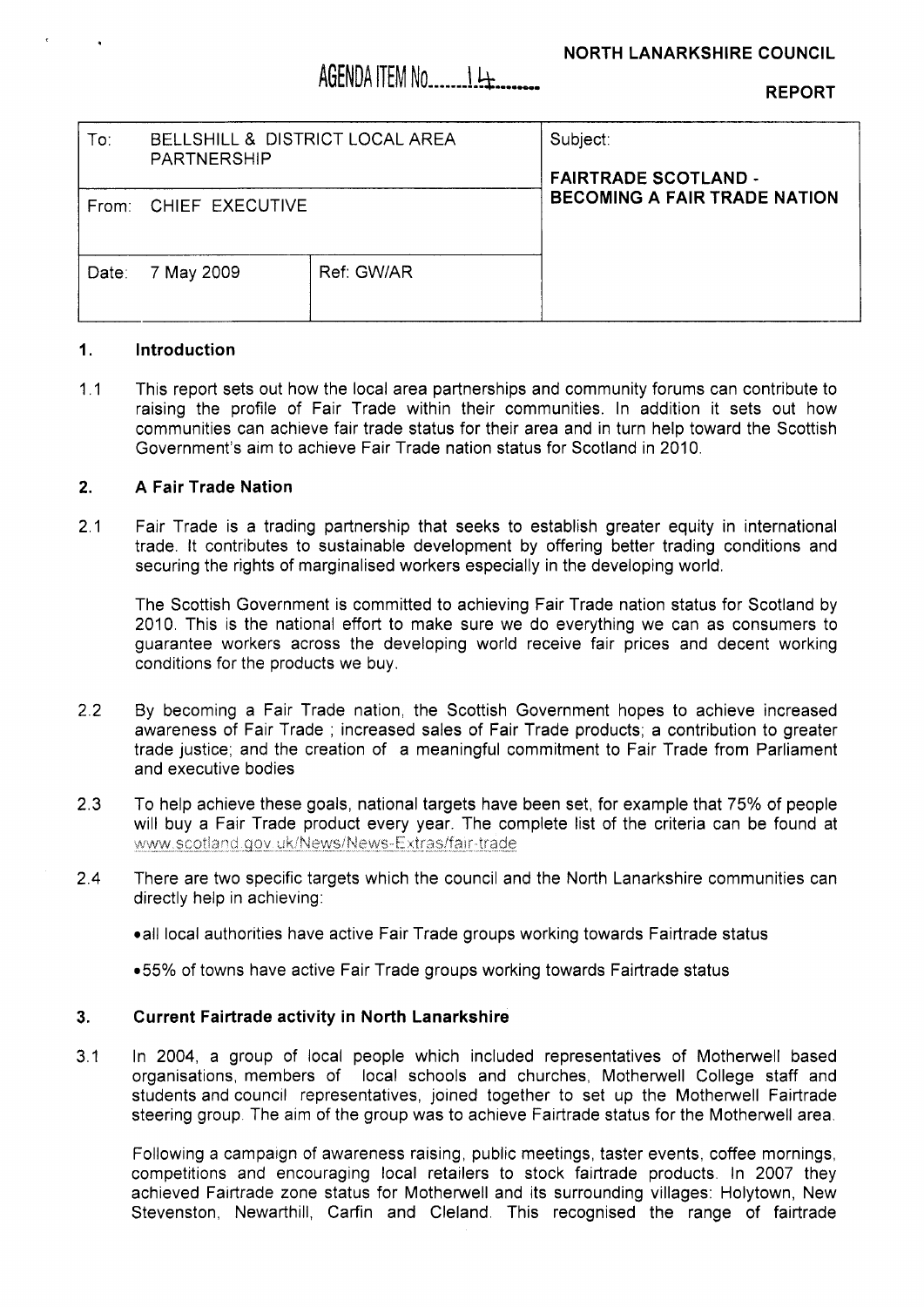products which are available and used by the area's organisations, shops, schools, work places and places of worship. In 2008 the group produced a directory with information and locations to buying Fairtrade goods in the Motherwell zone area.

3.2 Throughout the rest of North Lanarkshire various churches, schools and workplaces are using and promoting fairtrade products. However it would appear that no other towns or villages have taken the next step in unifying their activities and set up a steering group to work towards achieving recognition and official fairtrade status.

### **4. What next?**

- 4.1 Ideally every town and village in North Lanarkshire should aspire to achieve fairtrade status. Having fairtrade status benefits both those buying and those selling. Consumers know they are guaranteed availability of fairtrade products in the area and have confidence that they are purchasing a high quality product. For producers and their communities, they know they will receive a guaranteed income and access to better working conditions, education and health services.
- 4.2 Towns and villages can officially become fairtrade towns and villages when they achieve the five goals set by the Fairtrade Foundation. These goals can be found in detail on the Fairtrade Foundation website at www.Fairtradefoundation.org.uk. However they can easily be remembered as the five C's and are :
	- **.Council**  the council passes a decision to support fairtrade and serve fairtrade tea and coffee at its meetings, in its offices and facilities. North Lanarkshire Council has already made this decision;
	- **.Commerce-** a range of fairtrade products are readily available in the area shops, cafes and restaurants;
	- **.Community-** local workplaces, community organisations, schools and places of worship support Fairtrade and use fairtrade products.
	- **.Common consensus**  awareness and understanding of, and public support for fairtrade is gained through media coverage and events.
	- *<sup>0</sup>***Captains**  a local steering group is set up to work towards, develop and gain new support for fairtrade town status. The group must have a constitution and may be eligible for a community grant from the council to help with expenses such as accommodation, administrative and publicity costs.
- 4.3 Working towards achieving fairtrade status can benefit communities through increased community participation and engagement. It brings together children, young people and older people, the private, public and voluntary sector, and people from different faiths, beliefs and ideals. It can make a tangible difference to the lives of workers in some of the poorest countries in the world when people here work together in their communities to change something small in their consumer behaviours such as buying a fairtrade product or helping to run a campaign.